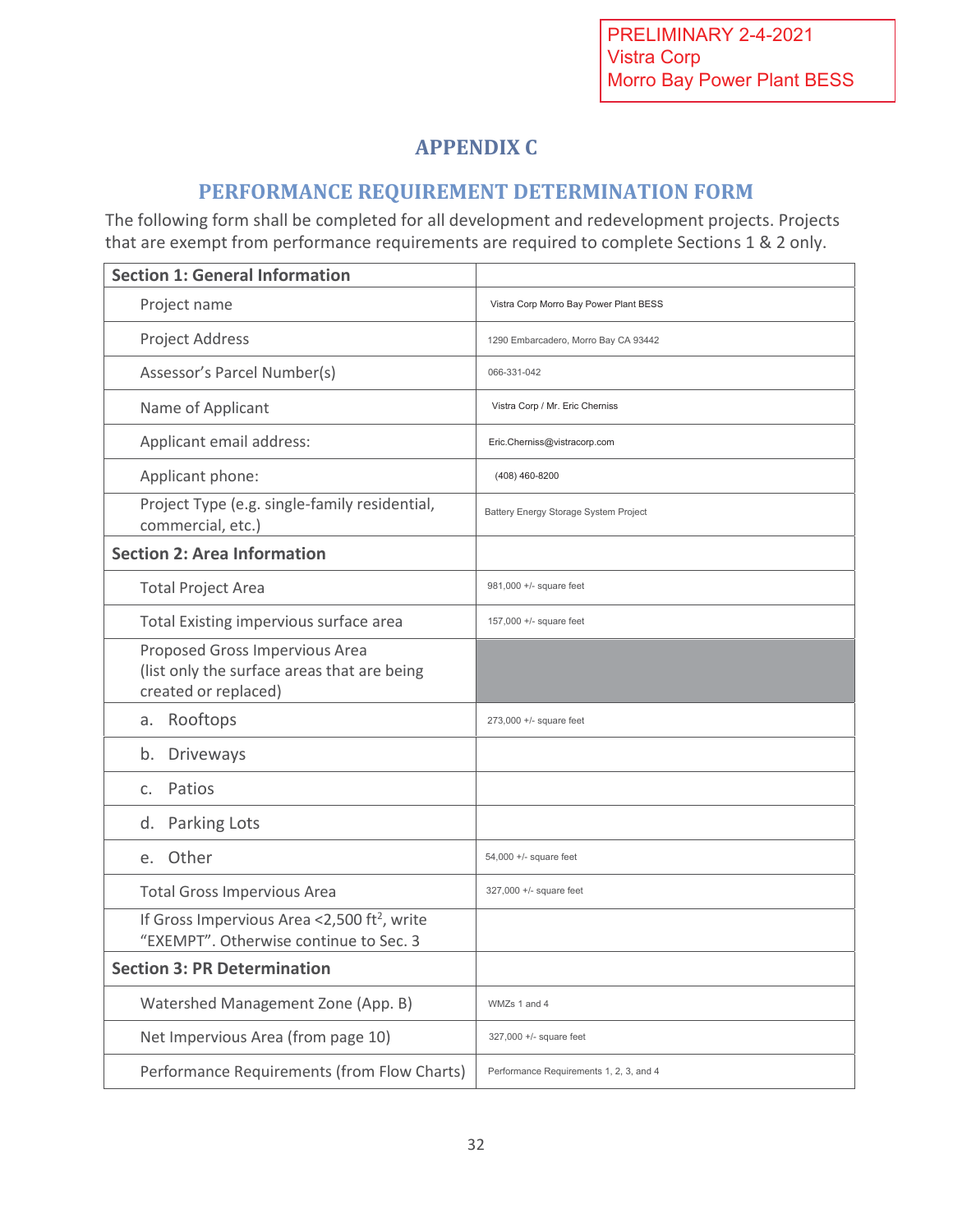## **APPENDIX K**

### **STORMWATER CONTROL PLAN CHECKLIST**

A Stormwater Control Plan (SWCP) prepared by a Professional Engineer is required for all non-exempt projects. A preliminary SWCP is required for Planning Permit approval and a final SWCP shall be required prior to issuance of a Building Permit. The SWCP shall include the following (check all that apply or mark N/A):

| <b>Preliminary SWCP for Planning Permit application</b>                                |                                                                     | <b>COMPLETED</b> |
|----------------------------------------------------------------------------------------|---------------------------------------------------------------------|------------------|
| 1. Project Information                                                                 |                                                                     |                  |
| a. Project name                                                                        |                                                                     | $\checkmark$     |
| b. Application number                                                                  |                                                                     |                  |
| c. Address and assessor's parcel number                                                |                                                                     |                  |
| Name of Applicant<br>d.                                                                |                                                                     |                  |
| Name of Owner<br>e.                                                                    |                                                                     |                  |
| f.                                                                                     | Project Phase number (if project is being constructed in phases)    |                  |
| g.<br>mixed-use, public), and description                                              | Project Type (e.g., commercial, industrial, multi-unit residential, |                  |
| 2. Project Areas                                                                       |                                                                     |                  |
| a. Total project site area                                                             |                                                                     | $\checkmark$     |
| b. Total new impervious surface area                                                   |                                                                     |                  |
| Total replaced impervious surface area<br>C <sub>1</sub>                               |                                                                     | $\checkmark$     |
| Total new pervious area<br>d.                                                          |                                                                     | $\checkmark$     |
| e. Calculation of Net Impervious Area                                                  |                                                                     |                  |
| 3. Acknowledgement of the Performance Requirements that apply:                         |                                                                     |                  |
| a. PR No.1 - Site Design and Runoff Reduction                                          |                                                                     |                  |
| b. PR No.2 - Water Quality Treatment                                                   |                                                                     |                  |
| c. PR No. 3 - Runoff Retention                                                         |                                                                     |                  |
| d. PR No. 4 - Peak Management                                                          |                                                                     |                  |
|                                                                                        |                                                                     |                  |
| 4. Site Assessment Summary                                                             |                                                                     | $\checkmark$     |
| 5. Summary of Site Design and Stormwater Control Measures selected for<br>the project. |                                                                     |                  |
| 6. Location and general configuration of all SCMs used shown on the<br>plans           |                                                                     |                  |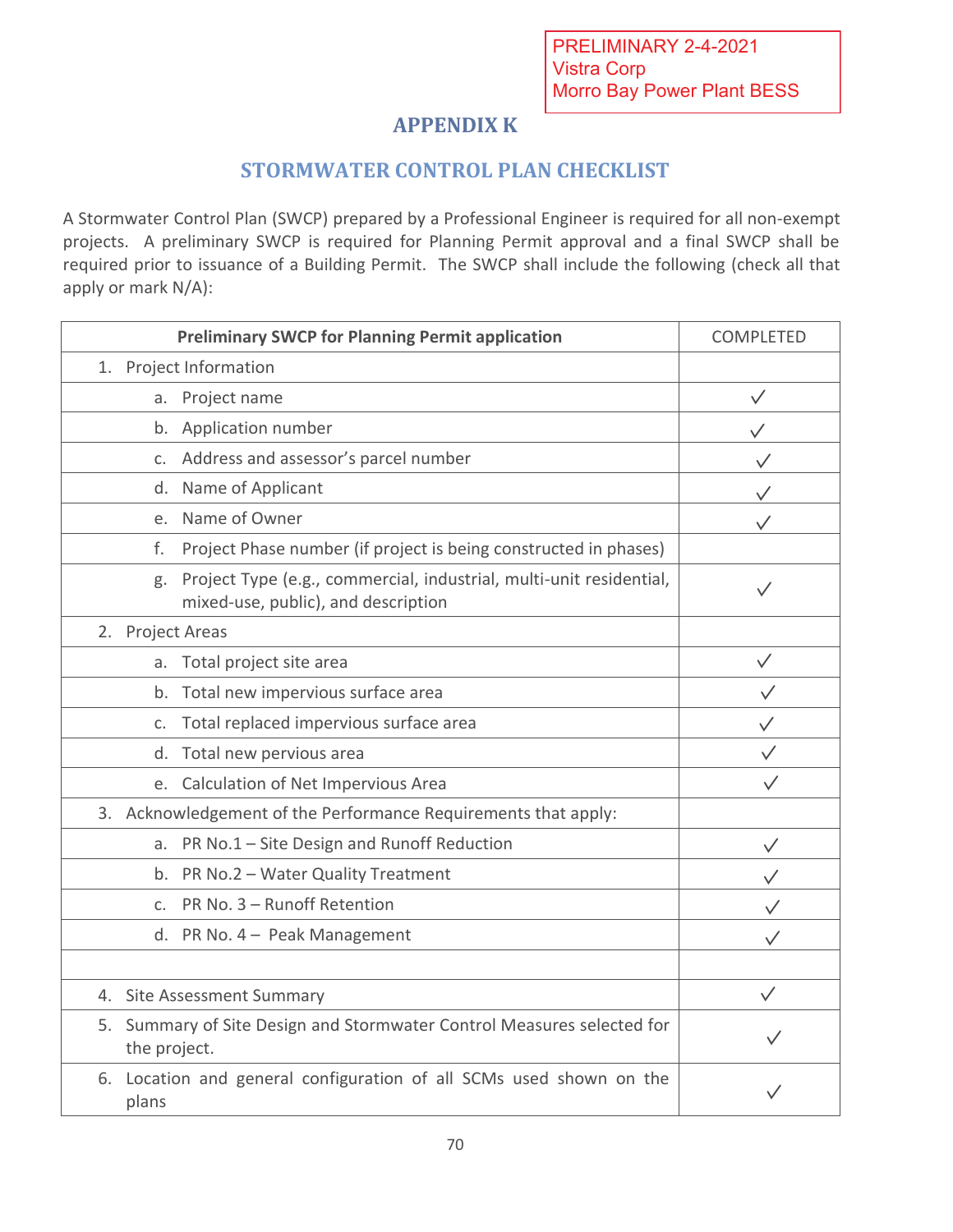| Final SWCP for Building Permit application (all of above plus the following):                                                                                             | <b>COMPLETED</b> |
|---------------------------------------------------------------------------------------------------------------------------------------------------------------------------|------------------|
| 1. List and describe all LID Measures Used                                                                                                                                |                  |
| a. List all site design measure incorporated into the design of the<br>project                                                                                            | $\checkmark$     |
| b. Location and detail for all runoff reduction measures used                                                                                                             | $\checkmark$     |
| c. Location and detail for all post-construction structural SCMs                                                                                                          | $\checkmark$     |
| 2. Summary Table of Runoff Reduction Measures and Structural<br>Stormwater Control Measures, by Drainage Management Area and the<br>entire site                           | $\checkmark$     |
| 3. Supporting Calculations used to comply with the applicable on-site<br>performance requirements                                                                         | $\checkmark$     |
| 4. Documentation demonstrating infeasibility where on-site compliance<br>cannot be achieved                                                                               |                  |
| 5. Documentation demonstrating percentage of the project's Equivalent<br>Impervious Surface Area dedicated to retention-based Stormwater<br><b>Control Measures</b>       | $\checkmark$     |
| 6. Documentation certifying that the selection, sizing, and design of the<br>Stormwater Control Measures meet the applicable full or partial<br>performance requirements. |                  |
| 7. O&M Plan for all structural SCMs to ensure long-term performance                                                                                                       | $\checkmark$     |
| 8. Statement of Compliance: Statement that Performance Requirements<br>has been met on-site, or, if not achievable:                                                       | $\checkmark$     |
| a. Documentation of the volume of runoff for which compliance<br>cannot be achieved on-site and the associated off-site<br>compliance requirements.                       |                  |
| b. Statement of intent to comply with Performance Requirements<br>through Alternative Compliance                                                                          |                  |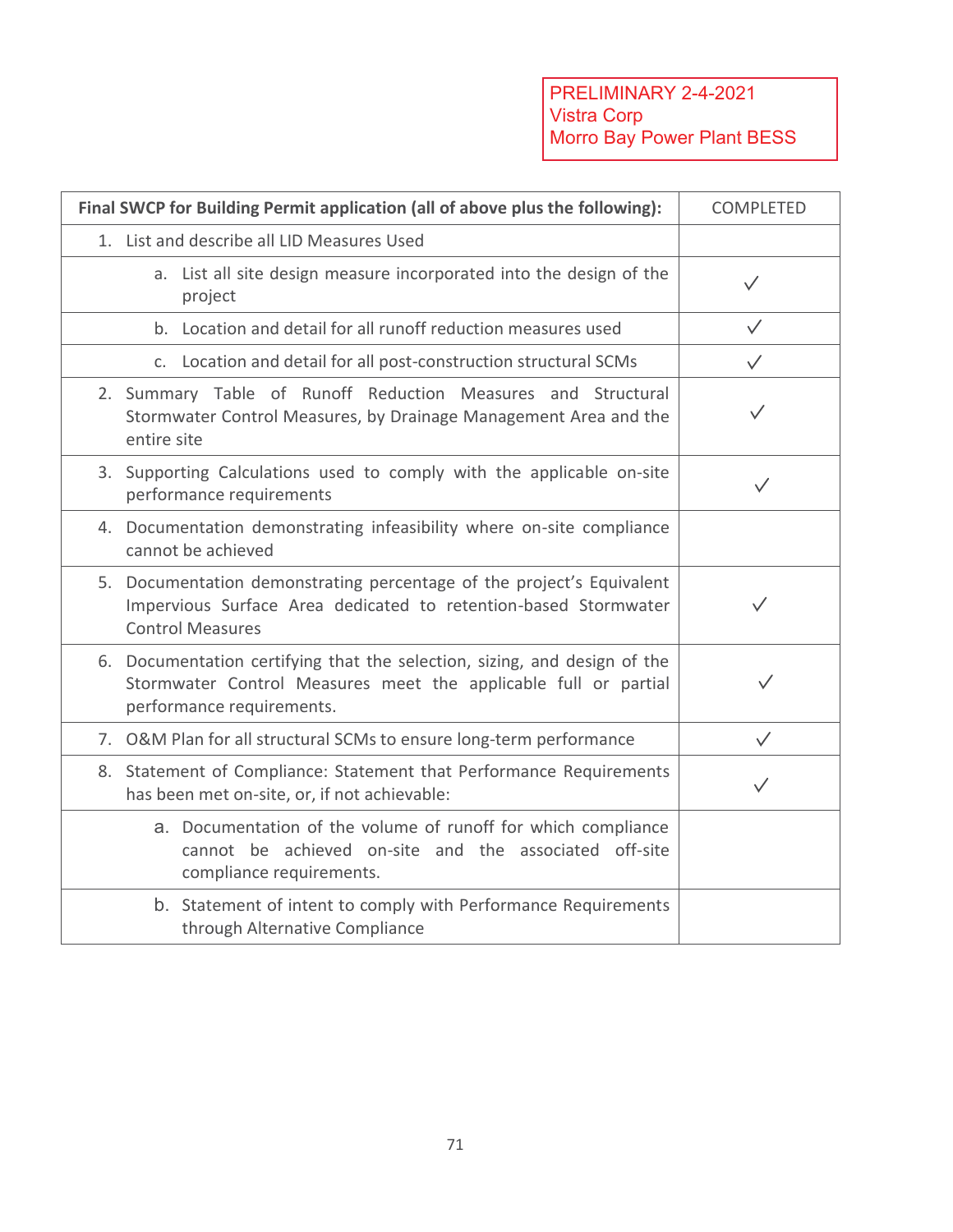|    |                | PERFORMANCE REQUIREMENT NO. 1 CERTIFICATION                                                                                                                                 |                          |
|----|----------------|-----------------------------------------------------------------------------------------------------------------------------------------------------------------------------|--------------------------|
|    |                | LOW IMPACT DEVELOPMENT (LID) DESIGN STRATEGY                                                                                                                                | <b>INCORPORATED</b>      |
| 1. |                | Limit disturbance of creeks and natural drainage features.                                                                                                                  |                          |
| 2. |                | Minimize compaction of highly permeable soils.                                                                                                                              |                          |
| 3. |                | Limit clearing and grading of native vegetation at the site to the<br>minimum area needed to build the project, allow access, and<br>provide fire protection.               | $\checkmark$             |
| 4. |                | Minimize impervious surfaces by concentrating improvements on<br>the least sensitive areas of the site, while leaving the remaining<br>land in a natural undisturbed state. |                          |
| 5. |                | Minimize stormwater runoff by implementing one or more of the<br>following design measures:                                                                                 |                          |
|    |                | a) Direct roof runoff into cisterns or rain barrels for reuse.                                                                                                              |                          |
|    |                | b) Direct roof runoff onto vegetated areas safely away from<br>building foundations and footings.                                                                           |                          |
|    | c)             | Direct runoff from sidewalks, walkways, and/or patios onto<br>vegetated areas safely away from building foundations and<br>footings.                                        |                          |
|    |                | d) Direct runoff from driveways and/or uncovered parking lots<br>onto vegetated areas safely away from building foundations<br>and footings.                                |                          |
|    |                | e) Construct bike lanes, driveways, uncovered parking lots,<br>sidewalks, walkways, and patios with permeable surfaces.                                                     |                          |
|    | Darrel Packard | acting as the Project Engineer for                                                                                                                                          | Vistra Corp BESS Project |

| project, located at |  |  |
|---------------------|--|--|
|---------------------|--|--|

1290 Embarcadero, Morro Bay

 $\rule{1em}{0.15mm}$ , hereby state that the Site

Design and Runoff Reductions design strategies initialed above have been incorporated into the

design of the project.

l

Signature Date

 $\overline{a}$ 

2-4-2021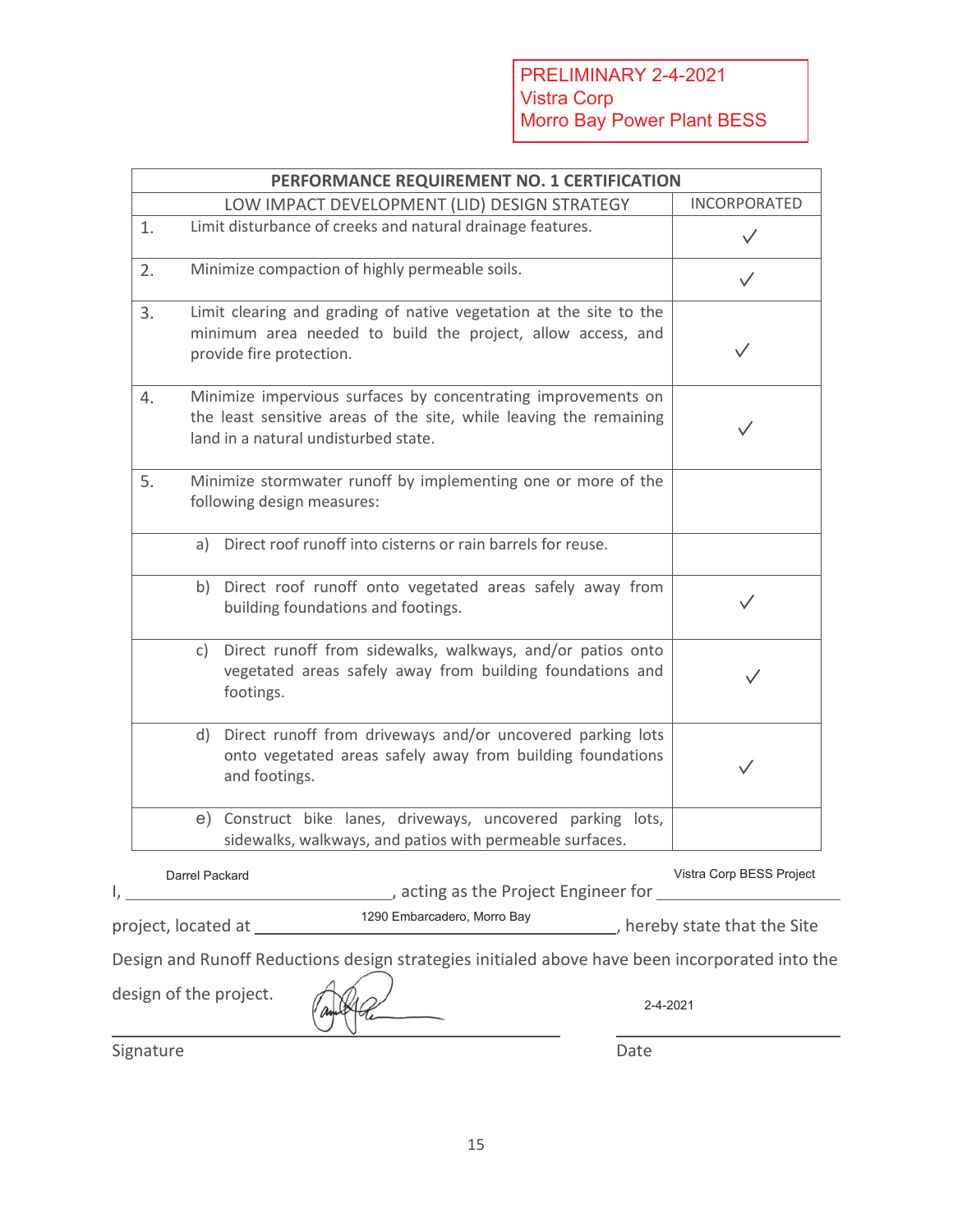|    |            | PERFORMANCE REQUIREMENT NO. 2 CERTIFICATION                                                                                                                                                                                                                                                                                                                                                                                                                                                                                                                 |              |
|----|------------|-------------------------------------------------------------------------------------------------------------------------------------------------------------------------------------------------------------------------------------------------------------------------------------------------------------------------------------------------------------------------------------------------------------------------------------------------------------------------------------------------------------------------------------------------------------|--------------|
|    |            | ON-SITE WATER QUALITY TREATMENT MEASURES                                                                                                                                                                                                                                                                                                                                                                                                                                                                                                                    | INCORPORATED |
| 1. | $\Box$     | Low Impact Development (LID) Treatment Systems designed to retain<br>stormwater runoff generated by the 85 <sup>th</sup> percentile 24-hour storm (see<br>Appendix I). Stormwater Control Measures Implemented (check all that<br>apply, design documentation is required):<br>Harvesting and Use,<br>$\boxtimes$ Infiltration,<br>Evapotranspiration                                                                                                                                                                                                       | $\checkmark$ |
| 2. | (1)<br>(2) | Biofiltration Treatment Systems - with the following design parameters:<br>Maximum surface loading rate appropriate to prevent<br>erosion, scour and channeling within the biofiltration<br>treatment system itself and equal to 5 inches per hour, based<br>on the flow of runoff produced from a rain event equal to or<br>at least 0.2 inches per hour intensity<br>Follow Central Coast LIDI Bioretention Design Guidance for<br>other parameters. If site conditions warrant, an underdrain<br>with discharge to a storm drainage facility is allowed. |              |
| 3. |            | Non-Retention Based Treatment Systems - designed to meet at least<br>one of the following hydraulic sizing criteria:                                                                                                                                                                                                                                                                                                                                                                                                                                        |              |
|    | (a)<br>(b) | Volume Hydraulic Design Basis - Treatment systems whose<br>primary mode of action depends on volume capacity shall be<br>designed to treat stormwater runoff equal to the volume of<br>runoff generated by the 85th percentile 24-hour storm event<br>(see Appendix I)<br>Flow Hydraulic Design Basis - Treatment systems whose                                                                                                                                                                                                                             |              |
|    |            | primary mode of action depends on flow capacity shall be<br>sized to treat the flow of runoff resulting from a rain event<br>equal to at least 0.2 inches per hour intensity.                                                                                                                                                                                                                                                                                                                                                                               |              |
| 4. |            | Stormwater Control Plan is required - see Appendix K                                                                                                                                                                                                                                                                                                                                                                                                                                                                                                        |              |

| Darrel Packard      | Vistra Corp BESS Project<br>acting as the Project Engineer for                               |                           |
|---------------------|----------------------------------------------------------------------------------------------|---------------------------|
| project, located at | 1290 Embarcadero, Morro Bay                                                                  | hereby state that the On- |
| of the project.     | Site Water Quality Treatment Measures initialed above have been incorporated into the design |                           |
|                     |                                                                                              | 2-4-2021                  |
| Signature           |                                                                                              | Date                      |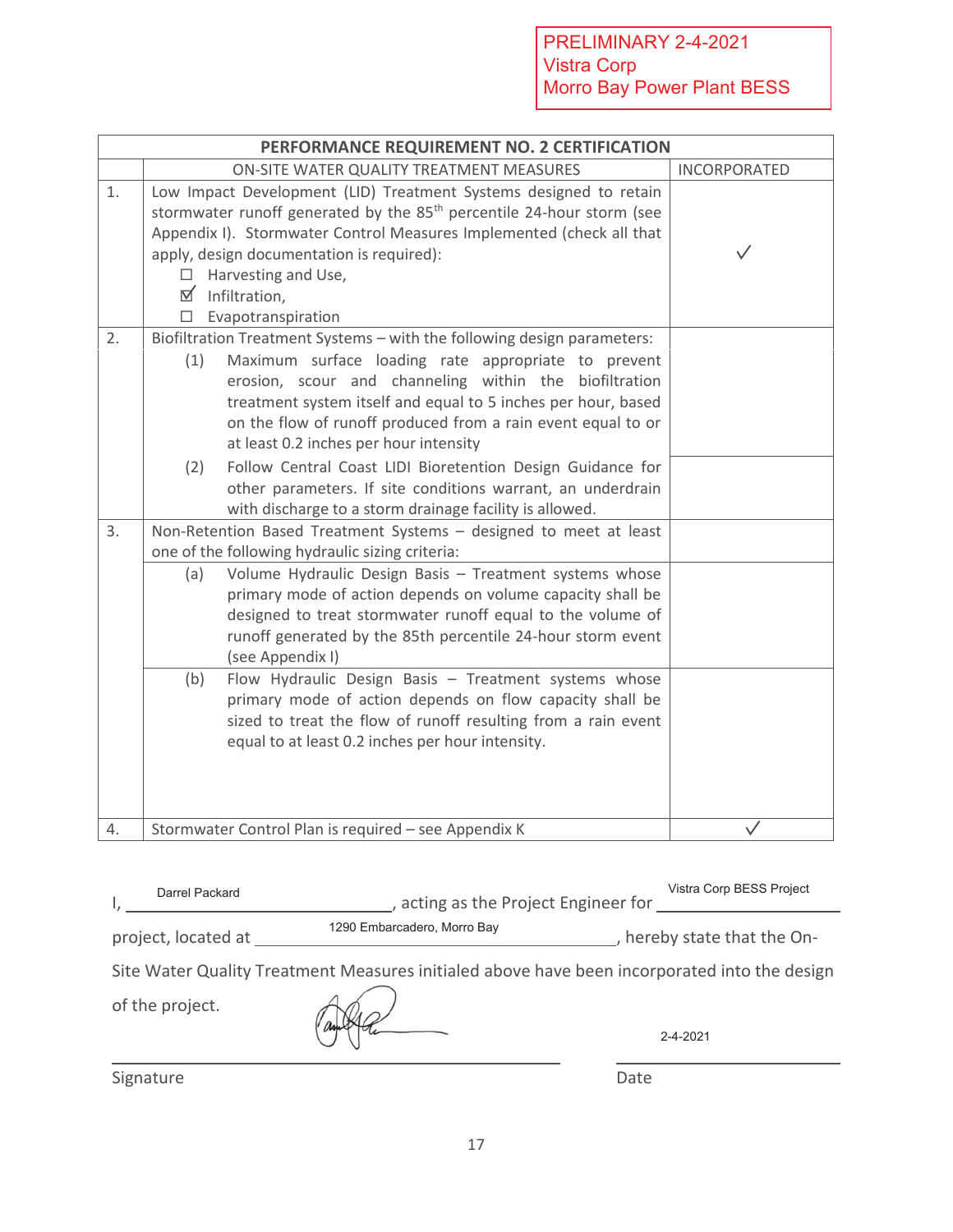| <b>WMZ</b>         | <b>Treatment Options &amp; Design Rainfall</b>                                                                                                                                                                                  | <b>Check</b><br><b>Applicable</b><br><b>WMZs</b> |
|--------------------|---------------------------------------------------------------------------------------------------------------------------------------------------------------------------------------------------------------------------------|--------------------------------------------------|
| WMZ <sub>1</sub>   | Via Infiltration, prevent offsite discharge from events up to the 95 <sup>th</sup><br>percentile 24-hour rainfall event as determined from local rainfall data.                                                                 |                                                  |
| WMZ <sub>2</sub>   | Via storage, rainwater harvesting, infiltration, and/or<br>evapotranspiration, prevent offsite discharge from events up to the<br>95 <sup>th</sup> percentile 24-hour rainfall event as determined from local rainfall<br>data. |                                                  |
| WMZ <sub>3</sub>   | Not Applicable                                                                                                                                                                                                                  |                                                  |
| WM 4*, 7*<br>& 10* | Via Infiltration, prevent offsite discharge from events up to the 95 <sup>th</sup><br>percentile 24-hour rainfall event as determined from local rainfall data.                                                                 |                                                  |
| WMZ9               | Via storage, rainwater harvesting, infiltration, and/or<br>evapotranspiration, prevent offsite discharge from events up to the<br>85 <sup>th</sup> percentile 24-hour rainfall event as determined from local rainfall<br>data. |                                                  |
|                    | * Applicable only to those areas that overlay designated Groundwater Basins                                                                                                                                                     |                                                  |

# **Design Rainfall Events & Treatment Requirement for WMZs**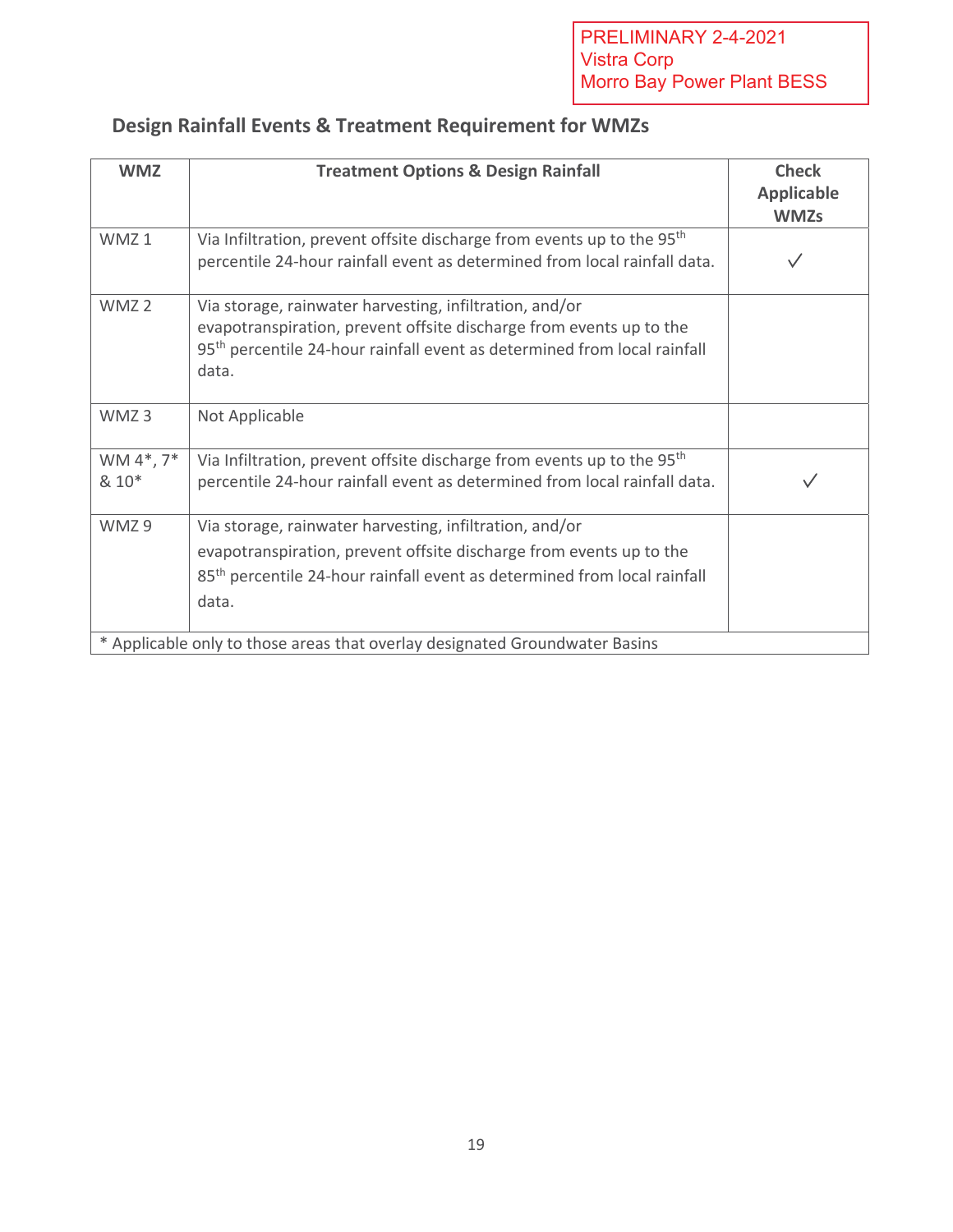## **LID Site Assessment Checklist**

|    |                                                                                                                           | Included     |
|----|---------------------------------------------------------------------------------------------------------------------------|--------------|
| 1. | Site topography                                                                                                           |              |
| 2. | Hydrologic features including contiguous natural<br>areas, wetlands, watercourses, seeps, or springs                      |              |
| 3. | Depth to seasonal high groundwater                                                                                        |              |
| 4. | Locations of groundwater wells used for drinking<br>water                                                                 |              |
| 5. | Depth to an impervious layer such as bedrock                                                                              |              |
| 6. | Presence of unique geology (e.g., karst)                                                                                  |              |
| 7. | Geotechnical hazards                                                                                                      |              |
| 8. | Documented soil and/or groundwater contamination                                                                          |              |
| 9. | Soil types and hydrologic soil groups                                                                                     |              |
|    | 10. Vegetative cover/trees                                                                                                |              |
|    | 11. Run-on characteristics (source and estimated runoff<br>from offsite which discharges to the project area)             |              |
|    | 12. Existing drainage infrastructure for the site and<br>nearby areas including the location of municipal<br>storm drains |              |
|    | 13. Structures including retaining walls                                                                                  | $\checkmark$ |
|    | 14. Utilities                                                                                                             |              |
|    | 15. Easements                                                                                                             |              |
|    | 16. Covenants                                                                                                             |              |
|    | 17. Zoning/Land Use                                                                                                       |              |
|    | 18. Setbacks                                                                                                              |              |
|    | 19. Open space requirements                                                                                               |              |
|    | 20. Other pertinent overlay(s)                                                                                            |              |